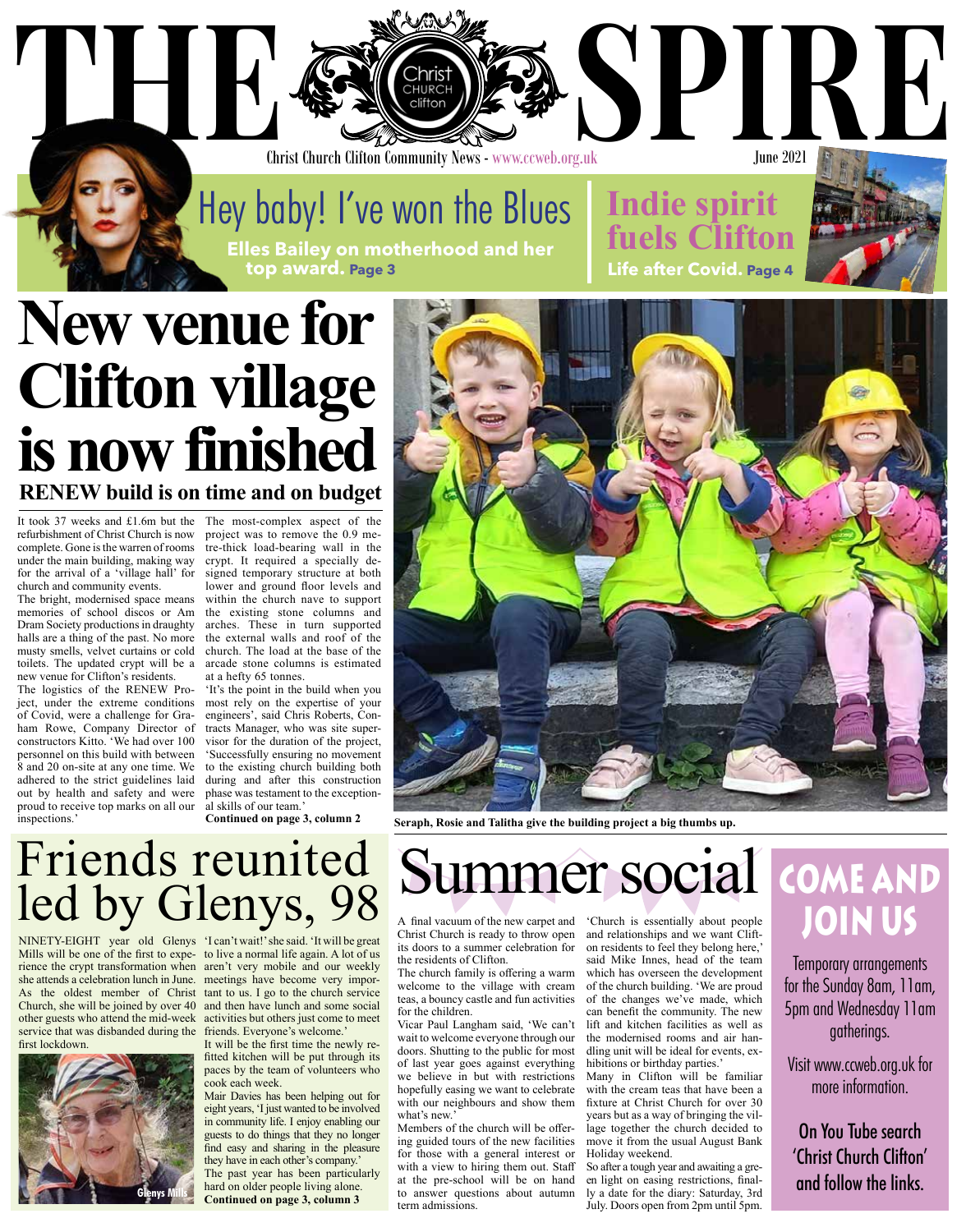# Building work at the core of Christ Church history

You might be mistaken for thinking that Christ Church, as seen today, is what the Victorians saw built in the 1840s. However, no sooner had the original gothic cruciform design gone up, there were plans to remodel the layout. In fact, Christ Church has witnessed ten significant developments from when plans were first drawn up. It's evolution since the 19th century speaks of the social and spiritual changes that have occurred over the past 180 years.

The spire was a very noticeable addition to the church structure in 1859 but it's by 1884 that another redesign reflects change of another kind in Clifton. As well as rapid population growth, social reformers were arguing for more 'free pews' because of the rather dubious policy of allowing the rich to rent or own their own. They often left them empty leaving the working classes, servants and children nowhere to sit. To create more space architects built on to the



sides of the existing building creating the more rectangular church we see today.

After expanding out it was time to dig down because by 1975 space was in short supply. The crypt underneath the ground floor was excavated to provide, among other things, a venue for Brownies, study groups and a place to hold exhibitions in the village.

Which brings us to 2021 and now the outdated crypt needs repurposing to reflect the church's vision to open up the space for more community events. A 'village hall' for meetings, activities, concerts and lectures. The RE-NEW project - in Clifton, for Clifton.

#### **The majority of the £1.6m transformation has already been paid for leaving £100,000 still outstanding.**

 **For more information on the RENEW project please visit www.renewchristchurch.org** 

 **To make a donation please visit www.ccweb.org.uk/renewgive**

#### Sale of prop **Donations** PCC funds Grants and legacies Gift Aid Pre-school contribution Fundraising activities Bank interest

# **Heart-saving kit for church**

**£100,000** 

**NEWMAN & CO. LITHOGRAPH c.1855**

A life-saving defibrillator is being installed in Clifton as part of a collaboration between Christ Church and the heart charity Arrhythmia Alliance.

The Automated External Defibrillator (AED) will sit outside the main entrance to the building to be used in an emergency by members of the public. Consultant Cardiologist at the BRHC and Church Warden Graham Stuart said it's great news for people living in the village.

'We know that 100,000 people die each year in the UK from a sudden

Record-breaking explorer Sir Ranulph Fiennes was famously saved by the prompt intervention of AED-trained staff at Bristol Airport when he suffered a heart attack whilst waiting for a flight to Edinburgh in June 2003.

cardiac arrest. For every minute without intervention a victim's survival rate drops by 10%. Early defibrillation would save the lives of the majority of the patients.'

Funding for the defibrillator is being provided by Sportscardiology UK, a local company that treats athletes with heart issues. It coincides with World Heart Rhythm Week (7-13 June) which raises awareness of undiagnosed coronary problems.

Church Warden, Catherine Simmonds, said free training is available for Clifton residents.

'We want to encourage as many people as possible to sign up. The machine is designed to be used by children as young as eleven and the course is only an hour long.'

Cardiac arrest occurs when there is

an electrical problem with the heart which causes it to stop. The lack of oxygenated blood to the brain means a victim is likely to die unless a defibrillator is used straight away. A survey by the British Heart Foundation showed that only 1 in 3 bystanders would be confident performing CPR on someone suffering a heart attack. Stuart said, 'We hope that by doing the course we can dispel any worry about using an AED. The machine gives instructions either verbally or through simple pictures. You put electrode pads on the victim's chest, the device then assesses the heart rhythm. It only administers help when necessary, so there's no fear of accidentally shocking someone.'

**To sign up for free training email graham.stuart@ccweb.org**



Christ Church Pre-school children make a final inspection of the building

## Vicar's vision

Vou will have seen the<br>Sereens around Christ<br>Church and noticed the<br>building activity. Our doors<br>had to shut for the best part of a year screens around Christ Church and noticed the building activity. Our doors had to shut for the best part of a year but now we open again with a new modernised venue for Clifton.

In most communities across the UK, the local church remains the biggest indoor space open to everyone.

For much of our history, before the welfare state, before the NHS, before state schools, church was the place people went when they were in need. In the middle ages, monasteries provided the first hospitals. In the 19th Century Christians were among the first to provide schools for those who couldn't pay for education, among the first to gather workers in Trade Unions, and among the leading agencies addressing social justice and poverty. Over recent generations, the State has stepped in as the provider of social needs, and the role of the church has diminished. But increasingly, as austerity and the global pandemic combine to stretch national and local government resources, churches are once again stepping up to meet the need





Here at Christ Church, even before the pandemic, we were partnering with local GP practices to provide a memory café, classes for new parents and other health and wellbeing initiatives. We also served our community through a wide variety of activities; our pre-school, toddler groups, children's groups on Sundays, a meeting place for the elderly, youth groups, relationship support, a Breakfast Run serving homeless people in the city, parenting courses, dads' drop-inmornings, meals for internationals living, working and studying in Bristol - the list goes on.

We are so excited that we can now offer this modernised spacious meeting place to better serve our community and city.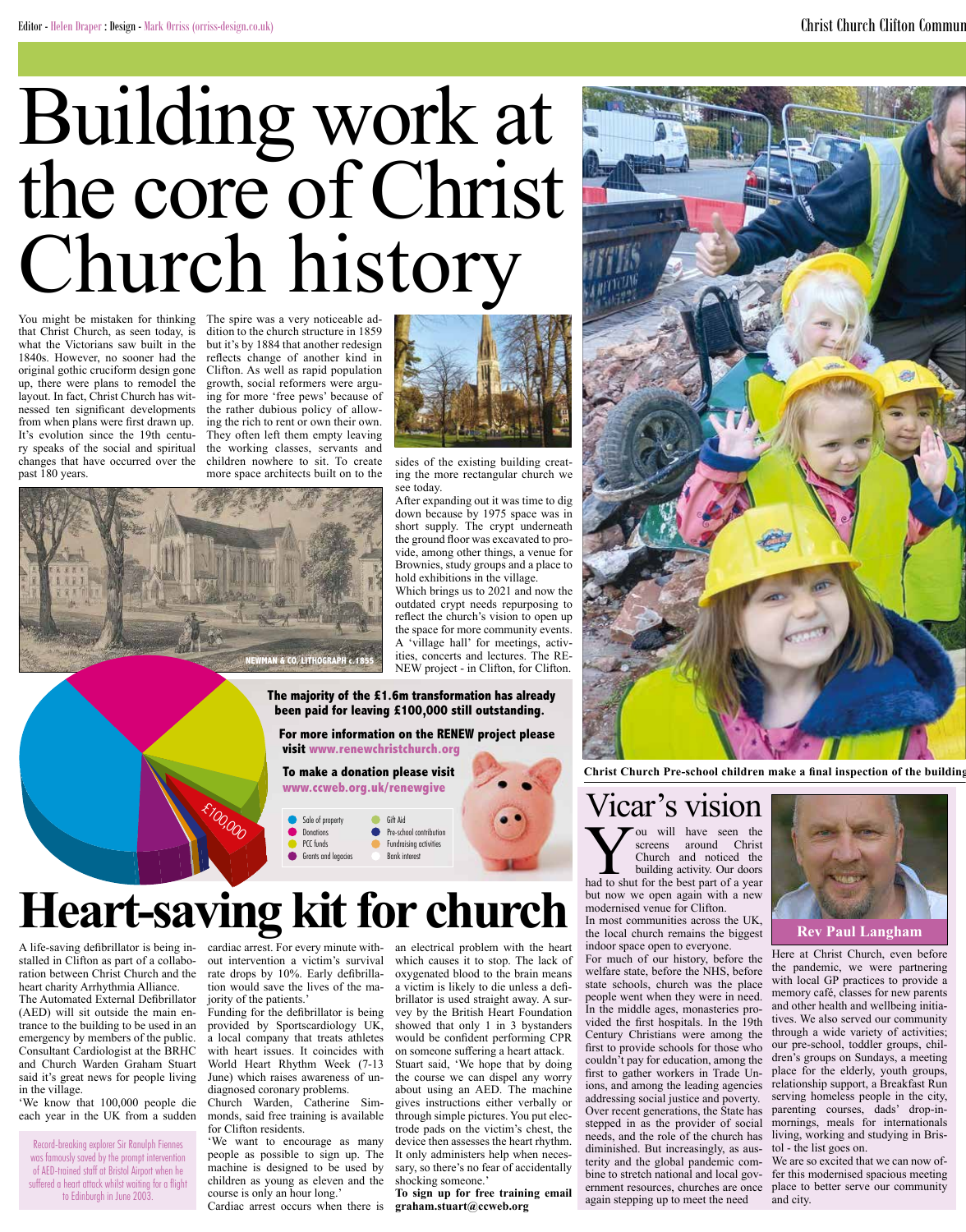

work with Olly Rees, carpenter, in preparation for the opening of their new classrooms.

### **Souper heroes**

When Covid shut Bristol down, Christ Church continued feeding the city's homeless.

Asked to carry on their work by Bristol City Council, the soup run volunteers handed out food and clothing every Wednesday night by Central Church and Redcliffe Bridge.

They've been part of the Bristol Soup Run charity since 1988 working on a seven day rotation with other church groups. The team partners with Clifton College and sandwich shop Pret a Manger, who supply food.

'I enjoy meeting people I wouldn't normally meet,' said John Buckland, whose day job is as a nuclear engineer. 'We're a listen-



as food.' Other church collaborations include working with Bristol Outreach Ser-

ing ear, offering friendship and support as well

vices for the Homeless (BOSH) putting together food boxes for people in temporary accommodation.

### **Continued from front page Venue finished**

The crypt has altered over the years since it was first dug out in the 1970s. The outdated and impractical layout has now been replaced with level flooring throughout, movable walls to allow for greater flexibility of space and a new platform lift running between the foyer and crypt.

#### **FOR MORE INFORMATION ABOUT THE PROJECT - CREATING SPACE FOR CHURCH AND COMMUNITY:**



**Church office** Linden Gate, Clifton Down Road, Bristol BS8 4AH **Call: 0117 973 6524 Email: office@ccweb.org.uk www.ccweb.org.uk**

### **Continued from front page Friends reunited**

But weekly phone calls from Rhean Fox, Pastor for Older People, and others have kept people connected. 'We phone regularly, mainly to catch up, but if anyone needs help with shopping or collecting medication we can run errands too. We also sent out Christmas and Easter hampers and even managed to deliver the annual cream tea in a box!'

In addition to the Wednesday service a community group runs alongside. This is due to start back in September and Rhean says everyone's welcome. 'It's open to all older people living in Clifton. I would encourage anyone wanting to join to get in touch.'

Glenys, who is also due to celebrate her 99th birthday this month, would echo the sentiment. After a difficult year, something to look forward to!

**CALL Rhean** 

**07736 161843 for more information**

# **Kids say goodbye to portacabins**

They've been a feature of the Christ recommended by a friend. Matilda en-Church landscape for the past nine months but finally the pre-school children can say goodbye to their temporary classrooms.

'Everyone's excited about the new facilities,' said Christ Church Pre-School Leader Jayne Coller, 'It wasn't the easiest thing to move site and teach from cabins but the children were really adaptable and they particularly enjoyed making friends with the builders.'

The doors closed temporarily last March during lockdown, the first time in the school's 45 year history, and in September they moved into two cabins erected by the South side of church for the duration of the renovation work.

The first thing you notice as you approach the church from Clifton Park is the newly-fitted glass doors making the entrance more welcoming and easier to use. Externally the shallower steps to the garden make access easier and safer.

Elain Tsang, whose daughter attends the school, loves the opportunities and atmosphere the staff create, 'It was

joys the forest and beach schools and I love the fact staff turnover is low so she bonds with her teachers.'

Christ Church Pre-School is a not-forprofit charity that offers the 15 and 30 free school hours with no added top-up from parents. It also provides an holistic approach to childcare with regular Friday coffee mornings for parents, advice on transitioning to primary school and talks on relevant childcare issues. But pre-school deputy, Mel Smith, says the help doesn't end there.

'Our staff speak eight languages in total which can be hugely beneficial if English isn't a family's first language. Because we build trust and support parents seek our advice for their children even when they're much older. We're a family.'

Pre-school is open for applications for September.

**For more information contact the school office on 0117 325 1214.**

### **Elles Bailey does it again**

Clifton singer and Christ Church regular Elles Bailey has more than most to celebrate on emerging from lockdown - she has just won UK Blues Artist of the Year for a second successive year as well as becoming a mum for the first time.

Bailey, who is now established as one of the leading Blues singers in the UK, received her prize in a virtual ceremony from 6 Music presenter and Catatonia lead singer, Cerys Matthews.

'It's just been the weirdest 14 months,' said Bailey. 'Musicians everywhere have had to cancel all gigs so it seemed a good time to try for a baby! My husband, Nick, and I were just thrilled to welcome Jasper into the world in March. And then to

win the award again was so humbling and exciting. Now we're just desperate to get back out performing again!' Bailey is part of the Christ Church family, which has closely followed her musical success. Her critically-acclaimed debut album 'Wildfire' was launched at the church and she performed tracks from her award-winning second album *Road I Call Home* there in 2019. She hopes to find time to sing live at the re-developed building soon.

Bailey's UK tour starts in Bournemouth in June and she will be in Bristol in October.

*Elles Bailey***, Thekla, Friday October 8th, £16.80 www.alttickets.com/ elles-bailey-tickets**

### TLC from children's charity TLG

With more than 1,000 children of children feel more confident in excluded from Bristol's primary schools each year, Christ Church has partnered with the children's charity Transforming Lives for Good (TLG) to support young people finding it hard to cope for a multitude of reasons. The collaboration with local churches is one of nine in Bristol and more than 200 across the UK, where volunteers commit to an hour a week for a year to spend with a child in school.

'Our coaches are professionally trained by TLG. Most importantly they listen to the young person but also offer support and practical advice to make them feel valued, build self-confidence and learn to make good choices,' said Ruthy Lillington, Children's Pastor at Christ Church.

The Early Intervention programme nationally has reported that 84% would otherwise go hungry.

themselves and since starting oneto-one coaching 97% say they are more hopeful about their future.

'Underlying difficult behaviour there is often a familiar theme of emotional trauma, poverty or family breakdown,' said Jan Tyrrell, who runs the mentoring scheme for the church. 'Schools identify children who might benefit from coaching. We then provide the support that under resourced staff cannot give. It's a partnership.

Transforming Lives for Good began in Bradford in 1998. It has 12 church-based education centres across England for excluded young people and in 2018 joined forces with the charity 'Make Lunch' to provide meals in the school holidays for the one million children who